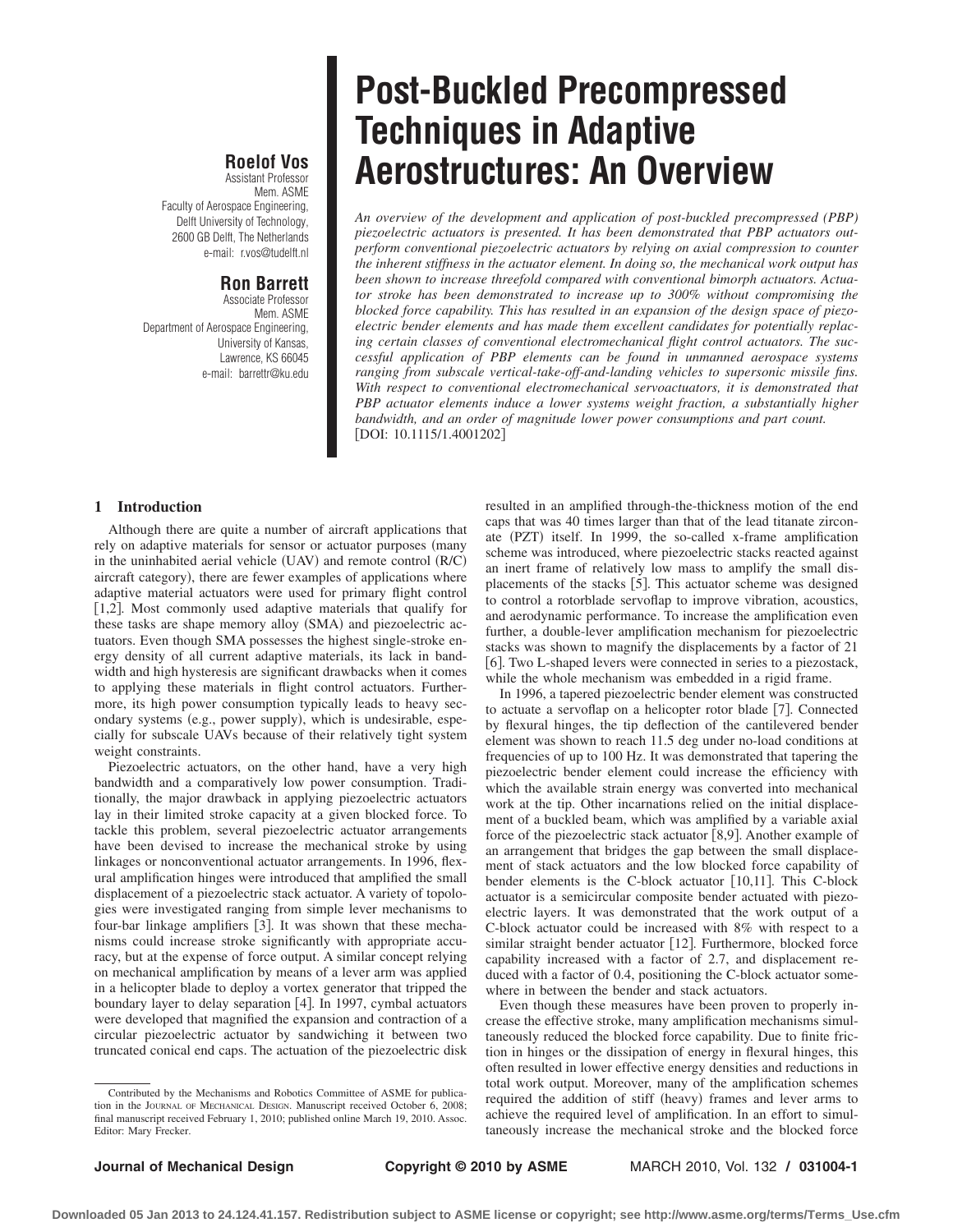

**Fig. 1 Operating principle of PBP actuator** †**14**‡

capability, a novel mechanism was invented that essentially nullified the passive stiffness of the actuator element [13]. This resulted in higher a mechanical work output, which consequently increased the energy density of the baseline piezoelectric actuator.

To reduce the passive stiffness of the actuator element, an external end force close to its perfect-column buckling load was applied to the actuator element. By doing so, each bending imperfection that was introduced by the piezoelectric actuator element was effectively magnified by the axial force. The actuator element that relied on this principle was termed post-buckled precompressed (PBP), and its development and aerospace applications are the subject of this article. The mechanism of magnification of initial bending imperfections is schematically displayed in Fig. 1, along with the corresponding axial force versus end rotation graph. Note that the end rotation of the PBP actuator is a measure for the actuator stroke that was referred to earlier. If the graph of Fig. 1 is observed, one can see the profound effect that the addition of an axial load has on the end rotation of the actuator element. Because of the increased mechanical stroke along with an increase in blocked force capability, the design space of conventional bimorph actuators can be significantly enlarged when axial compression is used to decrease the passive stiffness of the actuator element.

### **2 Analytic Modeling of PBP Actuator Elements**

**2.1 Bimorph Piezoelectric Actuator Elements.** The active component in the PBP actuator element that is considered in this section comprises of a bimorph piezoelectric actuator element. This actuator consists of two piezoelectric sheets that are bonded to either side of a thin substrate by means of an adhesive. The piezoelectric elements are electrically connected, such that when an electric field is applied, the top and bottom elements strain in the opposite direction. This introduces a curvature in the beam, which can, in turn, be used to perform mechanical work. A schematic representation of such a bimorph actuator element is presented in Fig. 2.

To relate the electric field strength  $E_3$  to the curvature  $\kappa$ , the classical laminated plate theory (CLPT) is used. The strain  $\Lambda$  that is introduced in the piezoelectric elements is related through the piezoelectric charge constant  $d_{3i}$ ,  $i=1,2,3$ , assuming a linear model:  $\Lambda_i = d_{3i}E_3$ . This introduces moments within the actuator laminate, which can be calculated by using the classical laminated plate theory [15]



**Fig. 2 Bimorph piezoelectric actuator element**

$$
\begin{pmatrix}\nM_1 \\
M_2 \\
M_{12}\n\end{pmatrix} =\n\begin{bmatrix}\nB_{11} & B_{12} & B_{16} & D_{11} & D_{12} & D_{16} \\
B_{12} & B_{22} & B_{26} & D_{12} & D_{22} & D_{26} \\
B_{16} & B_{26} & B_{66} & D_{16} & D_{26} & D_{66}\n\end{bmatrix}_{a} \begin{pmatrix}\n\Lambda_1 \\
\Lambda_2 \\
0 \\
0 \\
0 \\
0\n\end{pmatrix}_{a}
$$
\n(1)

For most monolithic piezoceramic materials,  $d_{31} = d_{32}$ , and therefore  $\Lambda = \Lambda_1 = \Lambda_2 = d_{31}E_3$ , again, assuming a linear or only secondorder induced-strain model.

The moments induced by the actuator elements are balanced by the strains  $\varepsilon$  and curvatures  $\kappa$  in the laminate. In this analysis, the curvature is of interest, which relates to the moment according to

$$
\begin{pmatrix} M_1 \\ M_2 \\ M_{12} \end{pmatrix} = \begin{bmatrix} B_{11} & B_{12} & B_{16} \\ B_{12} & B_{22} & B_{26} \\ B_{16} & B_{26} & B_{66} \end{bmatrix} \begin{bmatrix} D_{11} & D_{12} & D_{16} \\ D_{12} & D_{22} & D_{26} \\ D_{16} & D_{26} & D_{66} \end{bmatrix} \begin{pmatrix} \varepsilon_1 \\ \varepsilon_2 \\ \varepsilon_{12} \\ \kappa_1 \\ \kappa_2 \\ \kappa_{22} \\ \kappa_{12} \end{pmatrix} (2)
$$

The bimorph laminate consists of isotropic and quasi-isotropic laminae. The laminate is balanced and symmetric, and the coefficients in the  $[B]_l$  matrix are therefore all zero. The curvatures induced in the element can now be obtained by equating the moments produced by the actuator elements to the bending moments in the beam

$$
\begin{pmatrix} \kappa_1 \\ \kappa_2 \\ \kappa_{12} \end{pmatrix}_l = \begin{bmatrix} D_{11} & D_{12} & D_{16} \\ D_{12} & D_{22} & D_{26} \\ D_{16} & D_{26} & D_{66} \end{bmatrix}_l \begin{bmatrix} -1 \\ B_{11} & B_{12} & B_{16} \\ B_{12} & B_{22} & B_{26} \\ B_{16} & B_{26} & B_{66} \end{bmatrix}_a \begin{pmatrix} \Lambda \\ \Lambda \\ \Lambda \end{pmatrix}_a \tag{3}
$$

The curvature about the 1-axis is of most interest for actuation purposes and can be closely approximated by simplifying Eq. (3) according to

$$
\kappa = \kappa_1 = \frac{(B_{11} + B_{12})_a}{(D_{11} + D_{12})_l} \Lambda = \frac{B_a}{D_l} \Lambda
$$
 (4)

where  $D_l$  is the distributed bending stiffness of the laminate and  $B_a$  is the distributed coupling stiffness of the actuator elements. Using CLPT and the laminate definitions of Fig. 2, these coefficients can be explicitly expanded.

**2.2 Model of Quasi-Static Behavior of PBP Actuators.** In the buckled mode, the relation between the end rotation and axial force was investigated extensively [16-18]. In a simply supported configuration, the PBP element can be used to provide a moment and rotation to an aerodynamic surface, e.g., a grid fin on a subscale convertible UAV [16]. An additional moment results in the arrangement, as laid out in Fig. 3. By using the unloaded laminate curvature  $\kappa$  as a starting point, the problem can now be defined in terms of gross curvatures with an externally applied axial force and moment,  $F_a$  and  $M_{ex}$ , respectively.

Using the Euler–Bernoulli beam theory and inserting the CLPT nomenclature, the moment in the PBP element is found from

### **031004-2 /** Vol. 132, MARCH 2010 **Transactions of the ASME**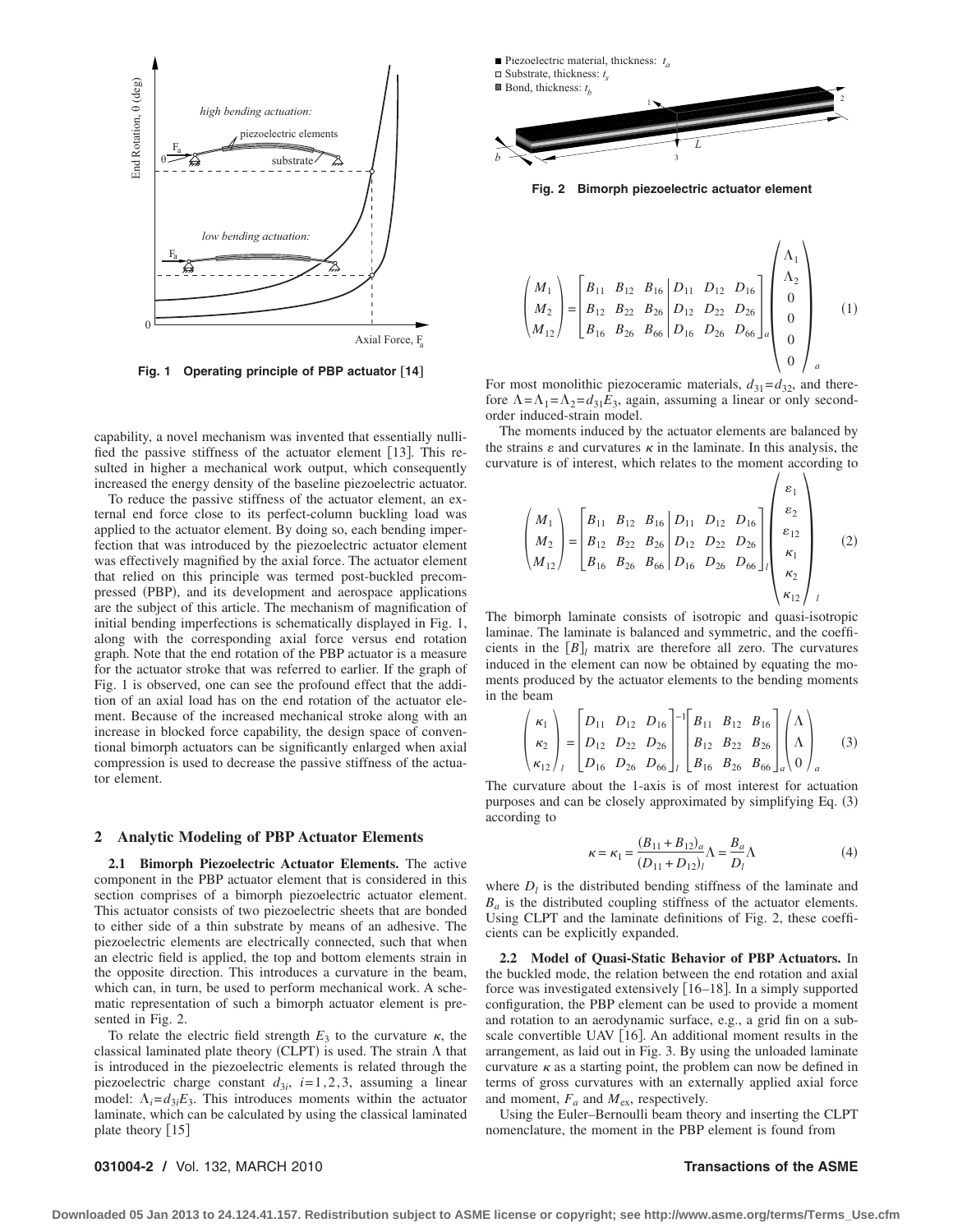

**Fig. 3 Terms and conventions for analysis of the PBP actuator arrangement**

$$
M = D_l b \frac{d^2 \psi}{dx^2}
$$
 (5)

where  $\psi = \tilde{y} - y$  is the difference between the initial displacement function and the displacement induced by the axial force. From the geometry (see Fig. 3), the moment in the beam can be calculated according to

$$
M = -F_a(\psi + y) + M_{ex}(\frac{x}{L} - \frac{1}{2})
$$
 (6)

Combining Eqs.  $(5)$  and  $(6)$ , the following equilibrium is found:

$$
D_l b \frac{d^2 \psi}{dx^2} = -F_a(\psi + y) + M_{\text{ex}} \left( \frac{x}{L} - \frac{1}{2} \right)
$$
 (7)

Rearranging results in the following second-order differential equation in  $\psi$ .

$$
\psi'' + \frac{F_a}{D_l b} \psi = -\frac{F_a}{D_l b} y + \frac{M_{\text{ex}}}{D_l b} \left( \frac{x}{L} - \frac{1}{2} \right)
$$
(8)

Solving this differential equation for  $\psi$  and adding the solution to  $y(x)$  (as shown explicitly by Vos et al. [19]) results in the following mode shape for the actuator element:

$$
\tilde{y} = \kappa \frac{D_l b}{F_a} \frac{\cos\left(\sqrt{\frac{F_a}{D_l b}}x\right)}{\cos\left(\sqrt{\frac{F_a}{D_l b}}\frac{L}{2}\right)} + \frac{M_{ex}}{2F_a} \left[ \frac{\cos\left(\sqrt{\frac{F_a}{D_l b}}x\right)}{\cos\left(\sqrt{\frac{F_a}{D_l b}}\frac{L}{2}\right)} - \frac{\sin\left(\sqrt{\frac{F_a}{D_l b}}x\right)}{\sin\left(\sqrt{\frac{F_a}{D_l b}}\frac{L}{2}\right)} \right] + \frac{M_{ex}}{F_a} \left(\frac{x}{L} - \frac{1}{2}\right) \tag{9}
$$

Taking the derivative of this shape function and evaluating the result at  $x=-L/2$  results in the end rotation  $\theta$ 

$$
\theta = \tan^{-1} \left\{ \kappa \sqrt{\frac{D_l b}{F_a}} \tan \left( \sqrt{\frac{F_a}{D_l b}} \frac{L}{2} \right) - \frac{M_{\text{ex}}}{2F_a} \sqrt{\frac{F_a}{D_l b}} \left[ \frac{1}{\tan \left( \sqrt{\frac{F_a}{D_l b}} \frac{L}{2} \right)} - \tan \left( \sqrt{\frac{F_a}{D_l b}} \frac{L}{2} \right) \right] + \frac{M_{\text{ex}}}{LF_a} \right\}
$$
(10)

For a given external moment and axial force, Eq. (10) presents the end rotation to the pivot as a function of the initial induced curvature  $\kappa$ . By substituting  $\kappa = \kappa(E_{3,\text{max}})$  and  $\kappa = \kappa(-E_{3,\text{max}})$ , and subsequently subtracting the latter result from the first result, yields the peak-to-peak end rotation



**Fig. 4 End rotation amplifications due to axial compression as** predicted by Eq. (10) for various applied moments

$$
\theta_{p2p} = \tan^{-1} \left\{ 2\kappa \sqrt{\frac{D_l b}{F_a}} \tan \left( \sqrt{\frac{F_a}{D_l b}} \frac{L}{2} \right) \right\} \tag{11}
$$

From Eq.  $(11)$ , it is obvious that the external moment does not have any effect on the range of end rotations, it only offsets it.

*2.2.1 Effect of Axial Force*. In Fig. 4, the normalized end rotation  $\Theta = \theta / \theta_{F_a=0}$  is plotted for the increasing values of axial force and various blocked moments. The axial force is normalized with respect to the perfect-column buckling load  $F_1$ . It can be seen that the amplification of the original end rotation at  $F_a = 0$  increases exponentially with the applied axial load. In theory, when the axial force approaches  $F_1$ , the end rotations become unbounded. In reality, however, there is a tensile failure boundary that should be put in place. At this boundary, the curvature in the PBP element becomes so large that tensile failure (e.g., fracture or depoling) of the convex elements occurs. The present analysis does not include a boundary for tensile failure. However, this topic is discussed in Sec. 3.2.

*2.2.2 Effect of External Moment*. The two thicker lines in Fig. 4 show the maximum and minimum (normalized) end rotations for a given PBP actuator with no external moment applied. The end rotations are equal in magnitude and opposite in direction. The effect of the externally applied moment is that the lines shift upwards, resulting in higher end rotations in the direction of the applied moment. In this graph, the blocked moments are normalized with respect to the distributed moment multiplied by the length of the bender element  $(B_a \Lambda L)$ , which is constant for a given geometry and electric field. The shifting of the lines is due to the effect that the external moment is helping the actuator to deflect in one direction, while it is opposing the element in the opposite direction. When the external moment continues to grow, at some point, the actuator element is not capable of generating the required opposite moment to push it through the neutral position to the opposite side. In that case, the end rotation  $\theta$  does not switch its sign, but stays in the positive realm, even when axial loads are increased.

**2.3 Model of Dynamic Behavior of PBP Actuators.** In the dynamic analysis of PBP actuator elements, the influence of the axial load on the bandwidth of the actuator is investigated. The reader is asked to consider the simply supported PBP element of

### **Journal of Mechanical Design** MARCH 2010, Vol. 132 / 031004-3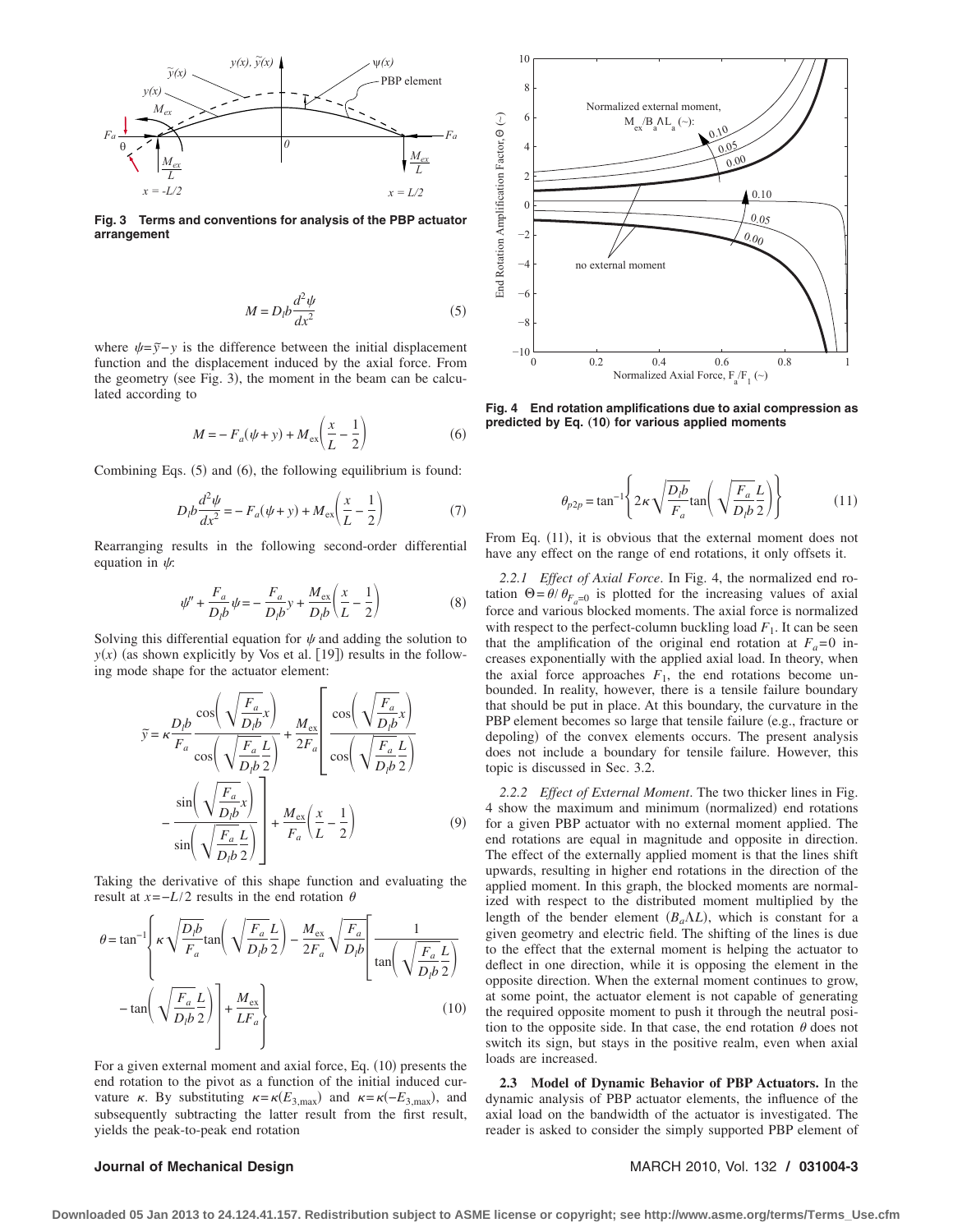

**Fig. 5 Model problem for the dynamic analysis of PBP actuator elements**

Fig. 5. An axial force  $F_a$  is present that magnifies the initial imperfections in the beam. In addition, a lumped inertia *I* and a linear torsional spring of stiffness  $k_t$  are added to one of the pivots.

In this analysis, structural damping is neglected. The displacement function  $v(x,t)$  is substituted by a product of a shape function  $\phi(x)$  and an amplification function depending on time  $z(t)$ 

$$
v(x,t) = \phi(x)z(t) \tag{12}
$$

Actuation stems from a distributed moment that is introduced by a time dependent electric field in the through-the-thickness direction  $B_d d_{31} E_3(t)$ . The average density of the PBP actuator  $\rho$  is a weighted average of the constituent material densities

$$
\rho = \frac{2\rho_a t_a + 2\rho_b t_b + \rho_s t_s}{2t_a + 2t_b + t_s} \tag{13}
$$

Using a virtual work approach and using the Euler–Bernoulli beam assumptions, the following equation of motion for an axially loaded PBP element can be found:

$$
M\ddot{z} + Kz = G(t) \tag{14}
$$

with

$$
M = \left[\rho \int_0^L \phi^2(x) dx\right] + I \tan^{-1}[\phi'(-L/2)]
$$
  

$$
K = \left[\int_0^L D_l(\phi''(x))^2 - \frac{F}{b}(\phi'(x))^2 dx\right] + k_t \tan^{-1}[\phi'(-L/2)]
$$
  

$$
G(t) = B_a d_{31} E_3(t) \left[\int_0^L \phi''(x) dx\right]
$$

For the simply supported PBP element, a sinusoidal shape function is chosen

$$
\phi(x) = \sin(\pi x/L) \tag{15}
$$

When a harmonic forcing function with a forcing frequency of  $\omega$ is chosen for the electric field strength, the following normalized response can be found:

$$
X_{\text{norm}} = \left[1 - \omega^2 \frac{\rho \int_0^L \phi^2(x) dx}{\int_0^L D_l(\phi''(x)) - \frac{F}{b} (\phi'(x))^2 dx}\right]^{-1}
$$
(16)

2.3.1 Effect of Axial Force. Equation (16) relates the normalized dynamic response of the PBP actuator element to the forcing frequency  $\omega$  and the axial force  $F_a$ . In Fig. 6, this response is plotted against the reduced frequency  $f/f_n$ . The reduced frequency is the forcing frequency  $f = 2\pi\omega$ , divided by the natural frequency  $f_n$  of the plain bimorph actuator element in the pin-pin configura-



**Fig. 6 Effect of axial force on amplitude response of PBP actuator element**

tion. When  $F_a = 0$ , the natural frequency peak in the Bode plot occurs, therefore, at  $f/f_n = 1$ . The axial force is normalized with respect to the perfect-column buckling load  $(F_1 = \pi^2 D_l b / L^2)$ . At higher axial forces, the natural frequency peak shifts toward the left, which generally translates to a smaller bandwidth of the actuator element. It can be seen that when the axial force approaches the perfect-column buckling load, the natural frequency approaches zero.

What is essentially happening when the axial force is applied is that the stiffness term in Eq.  $(14)$  is reduced to zero. In the classic case of vibrating structures, the natural frequency relates linearly to the square root of the stiffness term. When this term is reduced due to the application of an axial force, it is evident that the natural frequency decreases and will eventually reach zero.

*2.3.2 Effect of Lumped Inertia*. The lumped inertia decreases the first natural frequency of the PBP system of Fig. 5. In Fig. 7, this influence is shown by plotting the normalized natural fre-



**Fig. 7 Effect of lumped inertia on first natural frequency of PBP actuator element**

### **031004-4 /** Vol. 132, MARCH 2010 **Transactions of the ASME**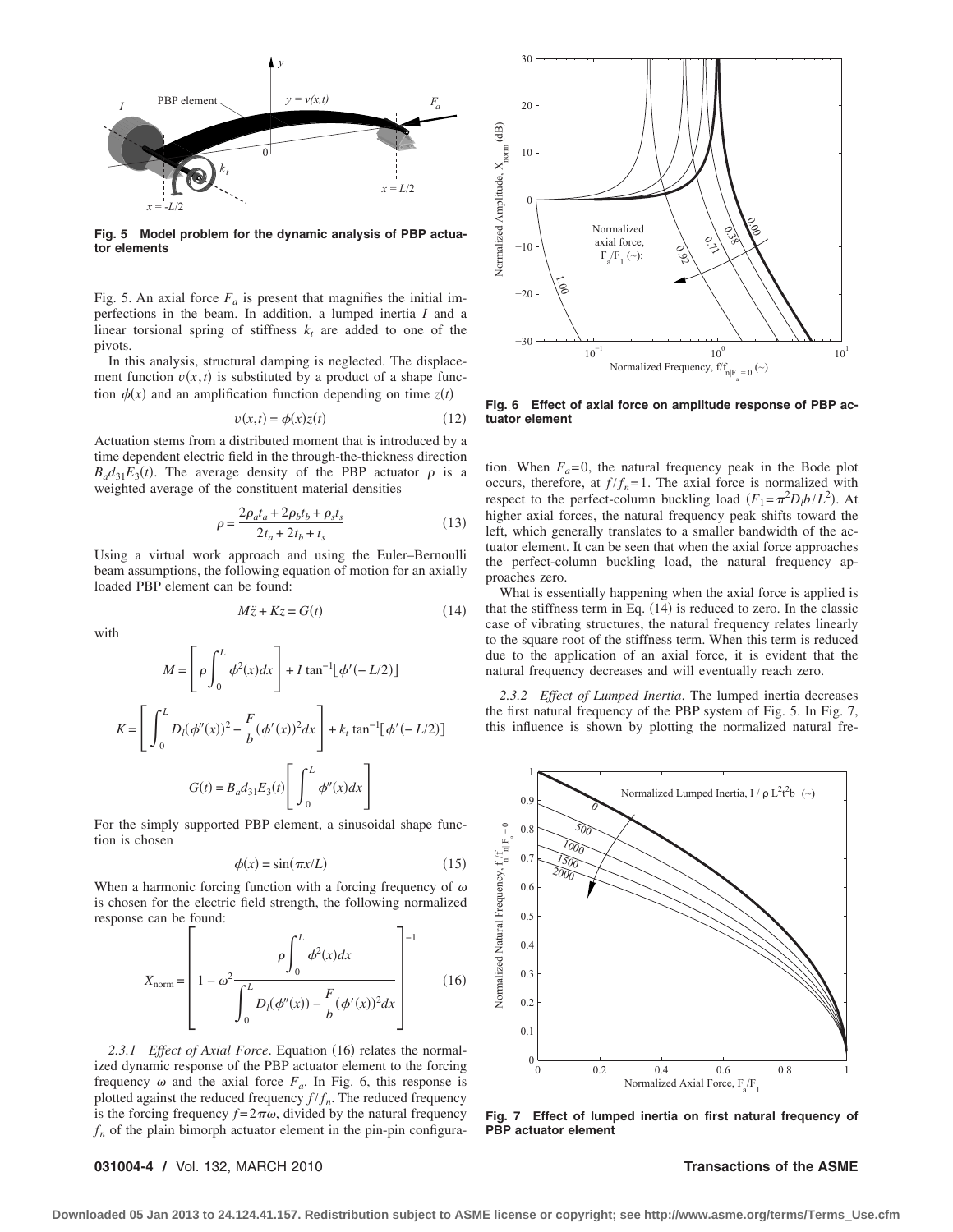

**Fig. 8 Effect of torsional stiffness on first natural frequency of PBP actuator element**

quency  $(f/f_n)$  versus the normalized axial force  $(F_a/F_1)$ . In accordance with the amplitude response of Fig. 6, the bold line in Fig. 7 shows the decay of the natural frequency with increased axial force. The lumped inertia attached to one of the pivots is normalized with respect to a reference inertia, which is the mass of the actuator multiplied by the cross-sectional area in the *xy*-plane:  $\rho Lbt \times Lt$ . It can be seen that the increase in lumped inertia reduces the first natural frequency of the PBP system.

*2.3.3 Effect of External Spring*. In Fig. 8, the reduced natural frequency versus the normalized axial force is plotted for various values for the torsional spring constant  $k_t$ . The bold line represents the default relation for the case that  $k<sub>t</sub>=0$ . This line is the same as the bold line in Fig. 7. The torsional stiffness is normalized with respect to the bending stiffness of the actuator, divided by the element length:  $D_l b/L$ , which is constant for a PBP element of given dimensions. It can be observed from the lines in Fig. 8 that an increase in the spring constant results in a stiffening of the entire system, and consequently, a higher natural frequency. The addition of a torsional spring can therefore offset the effect of the added inertia and/or the application of the axial force.

**2.4 Example PBP Actuator Element.** To illustrate the predictions of this model, the reader is asked to consider the simple bimorph piezoelectric actuator element (see Fig. 2), with the dimensions and stiffness properties of Table 1. By employing Eq. (10) with  $M_{ex}=0$ , the end rotation of this element can be calculated for this element for various values of  $F_a$  and  $E_3$ . In the present analysis, the following relation for the piezoelectric charge constant and the electric field is employed

$$
d_{31} = 1.74 \cdot 10^{-10} + 3.02 \cdot 10^{-16} E_3 \tag{17}
$$

It should be noted that the above expression, although accounting for the second-order effects of through thickness field strength, represents the piezoelectric "virgin" curve performance. A complete performance map would include materials-induced hyster-

**Table 1 Properties of example PBP element**

| $\iota_a$<br>$(\mu m)$ | $(\mu m)$ | $\iota_b$<br>$(\mu m)$ | (mm) | (mm) | $\bm{D}_a$<br>(kN) | (N <sub>m</sub> ) | $E_{\rm 3max}$<br>(V/mm) |
|------------------------|-----------|------------------------|------|------|--------------------|-------------------|--------------------------|
| 267                    | 76        | 102                    | 218  | 11.2 | 10.5               | 3.82              | 660                      |



**Fig. 9 Relation between end peak-to-peak rotation and axial force for example PBP bimorph actuator element**

esis (and energy dissipation). Such complicated materials-based effects are typically captured from experimental testing because they are dependent upon many factors, including levels of precompression, and accordingly, beyond the scope of this paper. When no external end moment is applied, the positive and negative end rotations are identical in magnitude, and the peak-to-peak end rotation is found by adding those two together (see Eq.  $(11)$ ). The peak-to-peak end rotation versus the axial force is graphically shown in Fig. 4 for various values of the through-the-thickness electric field. A close match between the lines of Fig. 4 and experimentally obtained data was established by Groen et al. [20]. It can be observed that at 80% of the perfect-column buckling load, the peak-to-peak end rotation is magnified with a factor of 4, with respect to the plain bimorph element.

The increased end rotation is only beneficial when the blocked moment does not decrease with the same rate. This is exactly where the PBP system differs from the majority of amplification schemes that are used for bimorph actuator elements. In Fig. 9, the so-called design spaces for plain bimorphs are compared with those of PBP actuator elements. The oblique dashed lines represent the relation between the blocked force and end rotation for plain bimorph actuator elements. It is shown how these lines can be shifted through the increase in the electric field. The outer oblique lines form the absolute boundaries between which the bimorph element can operate. From a designer's point of view, it is of interest to determine a bounding box in which every combination of blocked moment and end rotation can be achieved. Such a design space is drawn in Fig. 9 for two values of the electric field. The vertices of this box are positioned on the oblique lines, such that the total surface area of the box is maximized. The growth of the design space is bounded by the maximum electric field that can be applied to the piezoelectric actuator element before depoling.

When an axial force amounting to 85% of the perfect-column buckling load is added to the element, the relation between the blocked moment and end rotation can again be plotted. As can be seen in Fig. 9, much higher end rotations can be sustained for similar blocked end moments. The vertices of the bounding box are, again, positioned, such that the area of the bounding box is maximized. The resulting design space is almost seven times larger than the design space for the plain bimorph piezoelectric element. It can also be observed that the end rotation and blocked moment are increased simultaneously.

### **Journal of Mechanical Design** MARCH 2010, Vol. 132 / 031004-5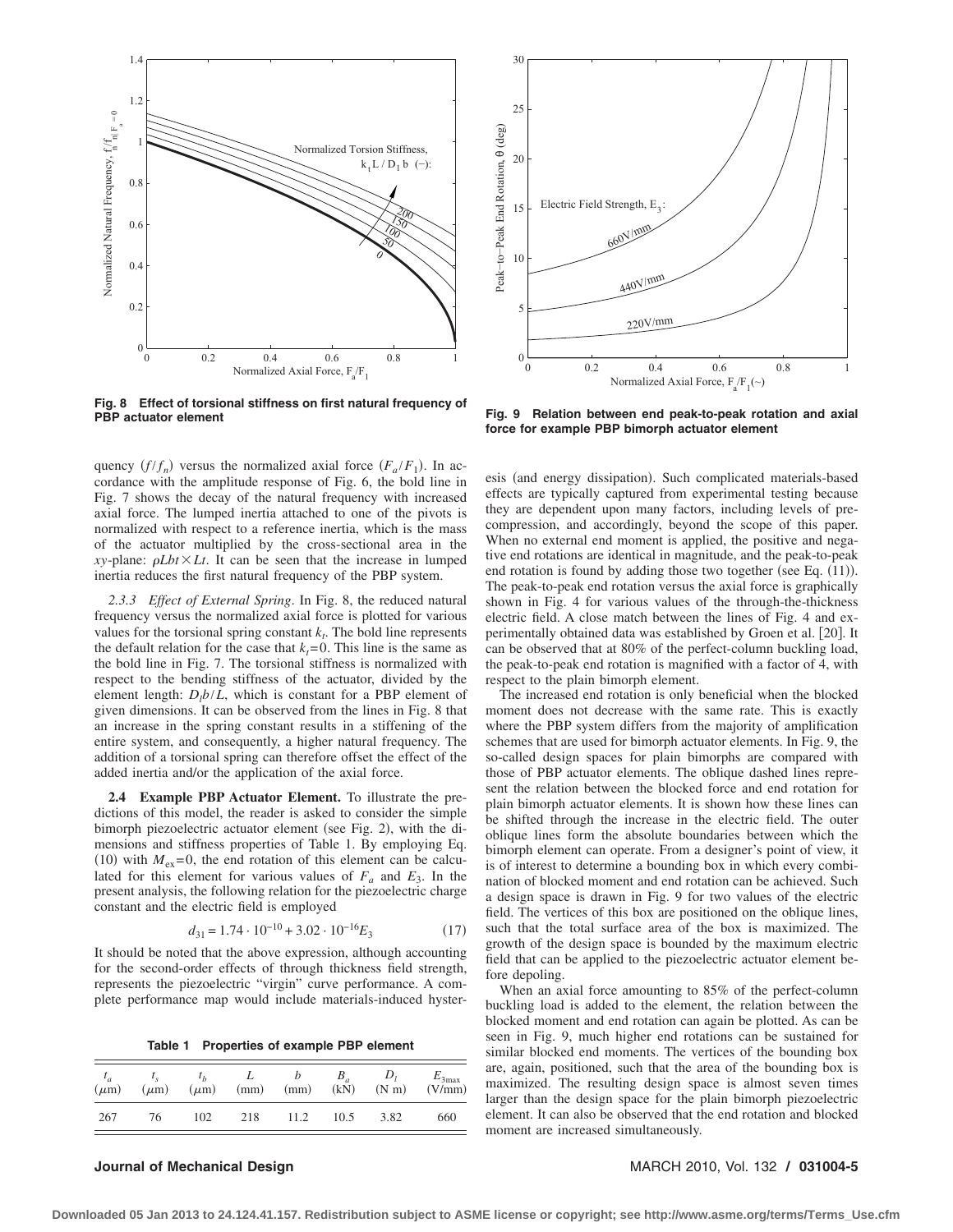

**Fig. 10 Transfer efficiency of axially loaded transducer elements** †**21**‡

### **3 Development of PBP Technology**

**3.1 Early Incarnations of PBP Technology.** The first incarnation of PBP technology dates back to 1997 when axial loads were used to counter the inherent stiffness of bimorph PZT transducer elements [13]. This invention was patented in 2001 [21] and it was shown that the apparent transfer efficiency  $\eta$  between the electrical energy input and the mechanical work output approached unity as the axial force on the element increased (see Fig. 10. Contrary to conventional wisdom, it was shown that the transfer efficiency of the precompressed actuator element exceeded the transfer efficiency of the raw piezoelectric material itself.

In 2002, this idea of axially compressing actuators was expanded to the realm of stress-biased unimorph actuators (i.e., RAINBOW<sup>®</sup>). It was shown that by including an external spring, quasi-static displacements increased with a factor of 4 [22]. Furthermore, it was demonstrated that by applying axial force, the resonance frequency of the actuator elements decreased substantially. Challenges with this approach include the inability of the actuator to take advantage of full positive-to-negative stroke motions along with premature depoling and tensile failure due to adverse loadings of the piezoelectric elements. Also, connectivity to the end effectors is challenging and thickness growth precludes tight packaging. An example of a double unimorph configuration, based on RAINBOW<sup>®</sup> actuator elements, is presented in Fig. 11.

**3.2 Dynamic Elastic Axis Shifting.** The increased transfer efficiency resulted in relatively high curvatures in the PBP actuator elements. Since conventional PZT ceramics are sensitive to tensile stresses, these increased curvatures needed to be bounded in order to prevent tensile failure of the convex actuator elements. Traditionally, precompressing of the ceramic elements was done by curing the bimorph laminate at elevated temperatures and relying on the difference in the coefficient of thermal expansion (CTE) between the ceramic and the substrate material [23]. Although this had proven to work well for conventional bimorph piezoelectric actuators, the dramatically increased curvatures of PBP actuator elements often demanded external bump stops to prevent over-rotation and consequent tensile failure of the convex ceramic elements.

In an effort to have an inherent protection mechanism incorporated within the actuator element, the concept of dynamic elastic



**Fig. 11 Axially compressed double unimorph piezoelectric actuator** †**22**‡



**Fig. 12 PBP/DEAS actuator element** †**24,25**‡

axis shifting (DEAS) was introduced. This concept relied on the addition of high-stiffness/high-strength facing sheets to either side of the bimorph actuator. These facing sheets were only attached at either end of the actuator and allowed for an air gap to exist between the actuator face and the facing sheet. This air gap was partially filled with a low modulus spacer, attached to the face of the actuator (see Fig. 12). At high curvatures, the facing sheet and the spacer made contact upon which the facing sheets engaged in the carrying part of the tensile loading, thereby, relieving the convex ceramic element [24]. Engagement of the facing sheets essentially shifted the elastic axis of the laminate toward or beyond the face of the convex ceramic element.

*3.2.1 Predicting First Contact*. To aid the designer in predicting the geometry of the actuator at which the engagement of the facing sheet occurs, a simple first-order prediction model is presented. This model was shown to correlate well to experimental results in a previous work by the authors [25]. In Fig. 13, the workings of the facing sheet engagement is presented step by step. In this example, a PBP element is considered with a facing sheet and spacer on the convex face of the actuator element. In a realistic application, one would have the same configuration mirrored in the symmetry plane of the bender element. The following paragraphs describe the step-by-step process and the form factors that are used for the individual components. The reader is cautioned that in this section, the origin of the Cartesian coordinate system has shifted with respect to the coordinate system presented in Sec. 2.

The reader is asked to consider the geometry of the undeflected PBP/facing sheet element of Fig. 13 (top). The dimensions of this arrangement can be captured with three functions: the centerline of the substrate  $y_s(x)$ , the top face of the spacer  $y_{sp}(x)$ , and the bottom face of the facing sheet  $y_{fs}(x)$ . In the undeflected position, the substrate is straight (i.e.,  $y_s(x)=0$ ), and the maximum height of the facing sheet is denoted with *y*0fs. The facing sheet is bonded to the actuator. such that a cosine form factor results. Using the nomenclature of Fig. 13, the vertical coordinate of the facing sheet can be expressed as follows:

$$
y_{\text{fs}}(x) = \frac{y_{0\text{fs}}}{2} \left[ 1 - \cos\left(\frac{2\pi x}{L_{0\text{sp}}}\right) \right]
$$
(18)

Initial imperfection in the beam is induced by the actuation of the piezoelectric layers of the laminate. When no axial force is applied, this results in a perfect arc form factor for the substrate midplane. When an axial force is applied and one assumes a parabolic form factor for the substrate, which is also a very close approximation to the actual measured shapes of the substrate centerline, then the following relationship is seen between the centerline of the substrate, the horizontal coordinate  $x$ , and the end tab rotation angle  $\theta$ :

$$
\widetilde{y}_s(x) = \left(x - \frac{x^2}{L_{\rm sp}}\right) \tan \theta \tag{19}
$$

Note that the tilde above the *y* coordinates denotes the deflected state of the actuator.

The spacer is assumed to be fully compliant and neither at-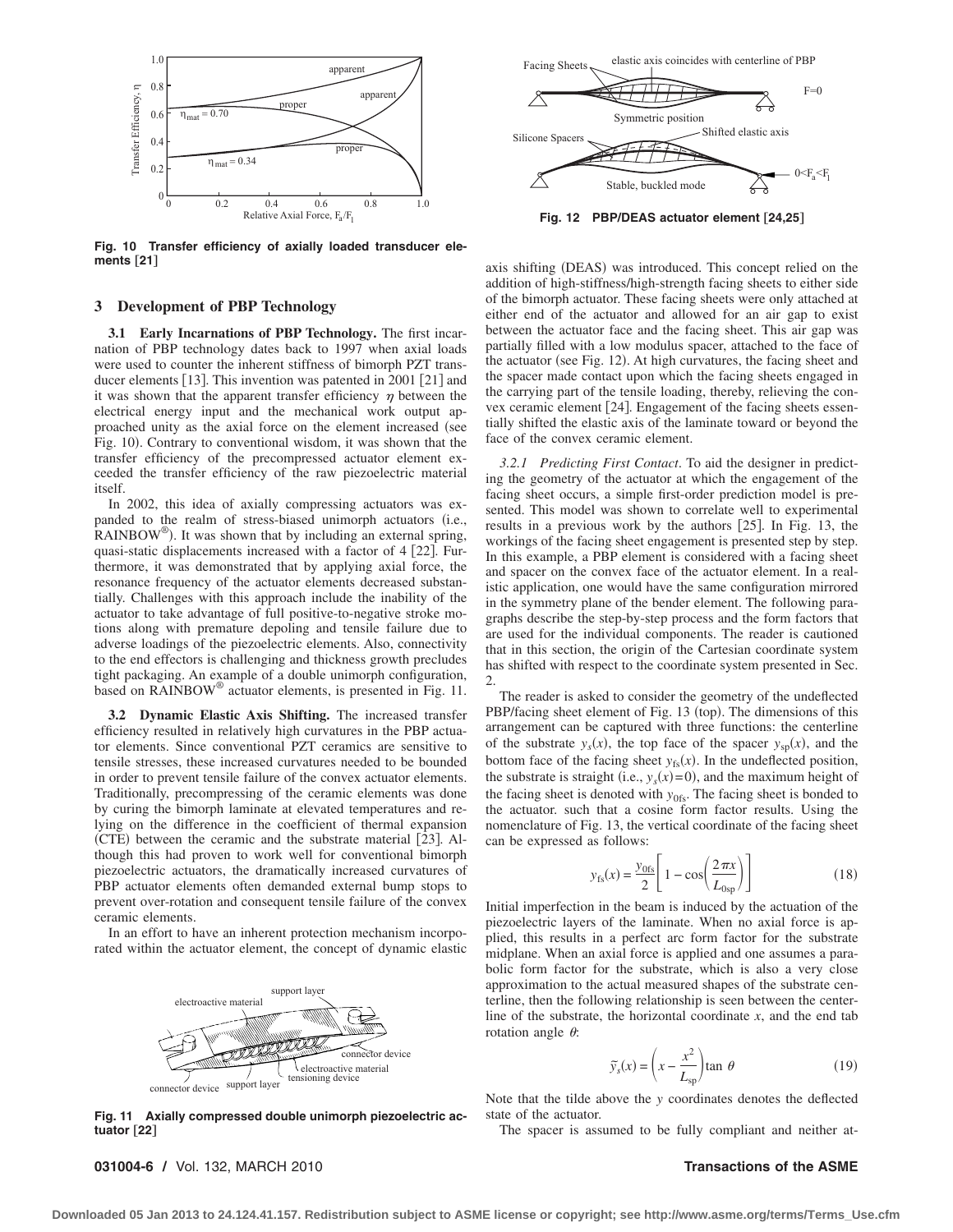

**Fig. 13 Schematic representation of facing sheet engagement and definitions** †**25**‡

tached to the actuator nor to the facing sheet. During deflection, its thickness is assumed to remain constant. If a cosine form factor is chosen (as is done in the example of the next subsection), this form factor can be added to the deflection of the actuator element  $(Eq. (19))$ . The height of the spacer during deflection can consequently be approximated with the following expression:

$$
\widetilde{y}_{sp}(x) = y_{sp}(x) + \widetilde{y}_s(x) = \frac{y_{0sp}}{2} \left[ 1 - \cos\left(\frac{2\pi x}{L_{sp}}\right) \right] + \left(x - \frac{x^2}{L_{sp}}\right) \tan \theta \tag{20}
$$

From Eq.  $(20)$ , it can be seen that the height of the upper face of the spacer during deflection is approximated by the height of the spacer with zero deflection  $y_{\rm sn}$  and the shape of the substrate centerline during deflection  $\tilde{y}_{sp}$ .

If one assumes that at small deflections, the actual mode shapes of the facing sheet, beam, and spacer possess manufacturing irregularities near the edges, making the shapes of the three very similar, then one can assume that contact occurs when the upper surface of the spacer first reaches the *y* coordinate of the facing sheet at the midpoint of the PBP beam, such that

$$
\widetilde{y}_{\text{fs}}|_{x=L_{\text{sp}}/2} = \widetilde{y}_{\text{sp}}|_{x=L_{\text{sp}}/2}
$$
\n(21)

Substituting Eqs.  $(18)$  and  $(20)$ , and keeping in mind that in the buckled mode  $L_{0sp} \rightarrow L_{sp}$  yields a first-order approximation for contact

$$
\tan \theta_{\text{fc}} = \frac{4}{L_{\text{sp}}} (y_{0\text{fs}} - y_{0\text{sp}}) \tag{22}
$$

From Eq.  $(22)$ , it can be seen that by this first-order estimation, the end rotation at which first contact occurs  $\theta_{\text{fc}}$  is just a simple function of the air gap between the upper surface of the spacer and the facing sheet, divided by the length of the spacer.

*3.2.2 Experimental Investigation and Results*. To demonstrate the validity of Eq.  $(22)$ , a series of test was carried out, which were reported in a paper by Vos and Barret [25]. In this article, an example is presented where a PBP actuator element is equipped with a set of facing sheets that are bonded to small end tabs at either end of the actuator. The relevant dimensions of this actuator and facing sheets are presented in Table 2. In this example, the

| Table 2 Properties of example PBP/DEAS element |  |
|------------------------------------------------|--|
|------------------------------------------------|--|

| $\iota_a$<br>$(\mu m)$ | $(\mu m)$ | $\iota_b$<br>$(\mu m)$ | (mm) | $L_{sp}$<br>(mm) | $y_{0sp}$<br>(mm) | $y_{0fs}$<br>(mm) | $\iota_{\text{fs}}$<br>$(\mu m)$ |
|------------------------|-----------|------------------------|------|------------------|-------------------|-------------------|----------------------------------|
| 191                    | 76        |                        | 10   |                  | 1.8               | 4.4               | 69                               |

facing sheet consisted of unidirectional carbon-fiber-reinforced composite that measured only  $20\%$  of the actuator width (i.e., 2 mm). Silicone spacers that matched the width of the facing sheets resulted in a total actuator weight increase of only 12% with respect to the baseline actuator. The silicone spacers were manufactured, such that their top face formed a cosine-shape in the *xy*-plane.

This actuator element was subjected to four individual field strengths  $E_3$  and subsequently subjected to an increasing axial force. Two sets of experiments were carried out: one with the spacer/facing sheet arrangement in place and one with just the plain PBP actuator element. The results are presented in Fig. 14. It can be seen that at an end rotation of approximately 8.5 deg, the facing sheets engaged, resulting in a higher resistance against the axial load. The prediction of Eq.  $(22)$   $(8.2$  deg) proved to be a good first estimate for the angle of first contact.

The DEAS in PBP actuators made the addition of bump stops obsolete, leading to a simpler, more robust actuator element. In this example, the geometry of the spacer and facing sheets were chosen to have a cosine shape function. However, other facing



**Fig. 14 Stiffening effect due to DEAS in PBP actuator element**

**Journal of Mechanical Design** MARCH 2010, Vol. 132 / 031004-7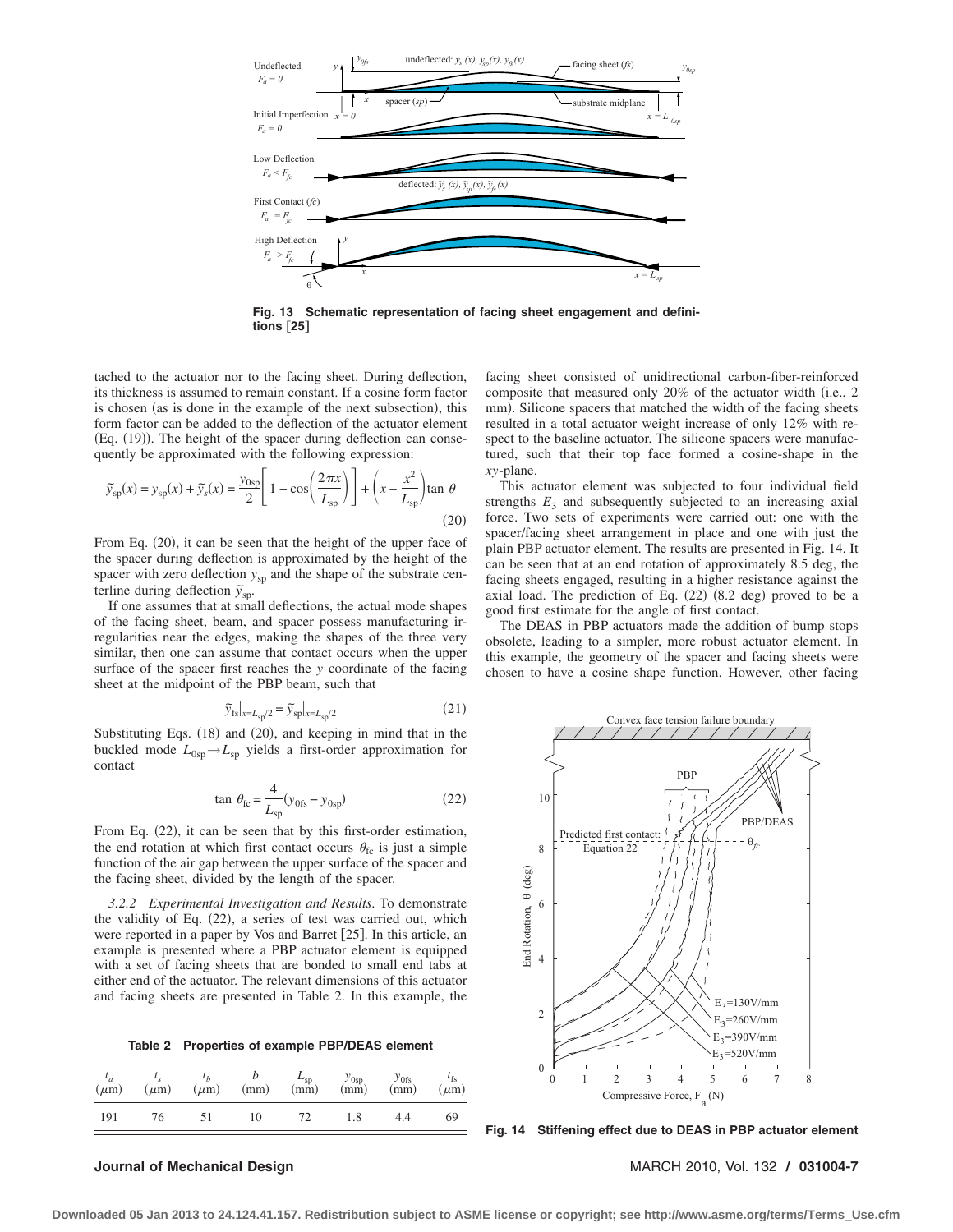$b = 11.2$ mm, L = 218mm, B<sub>a</sub> = 10.5N, D<sub>1</sub> = 3.82Nm



**Fig. 15 Increase in design space by switching from plain bimorph piezoelectric actuator to PBP bimorph actuator**

sheet/spacer arrangements can be conceived that can induce DEAS in an effective manner. In that case, the model of Sec. 3.2.1 needs to be modified accordingly. The addition of facing sheets has an effect on the quasi-static behavior of PBP elements, in that it introduces additional bounds in the design space of Fig. 15. The addition of facing sheets also has an effect on the dynamic behavior of PBP elements, although that has not (yet) been investigated. One can imagine that the mass addition, as well as the stepwise increase in stiffness, has an effect on the amplitude response of the actuator.

### **3.3 Snap-Through Behavior**

*3.3.1 Snap-Through Behavior in Thin Composite Structures*. Rather than relying on an axial force for increased mechanical stroke, bistable adaptive composites were developed that showed a significant shape change between the two stable modes [26]. Based on a thin unsymmetrical laminate, piezoelectric patches were positioned, such that they triggered the shape change between two orthogonal bending modes. A substantial amount of research in this area has lead to a good understanding, both experimentally [27] and theoretically [28–30], of the snap-through behavior between the two stable modes. An example of a bistable device, based on piezoelectric macrofiber-composite (MFC) actuators, is presented in Fig. 16. Concepts for morphing wings, based on the bistable adaptive composites, have been proposed, but not yet reduced to practice. Even though significant deformations can be achieved using this concept, its dependance on appropriate boundary conditions can make it difficult to integrate in deforming wing structures.

*3.3.2 Snap-Trough Behavior in PBP Class Actuators*. The electrical-thermal-mechanical coupling in PBP actuators was investigated extensively in 2007 [31,32]. Close correlations between analytical and numerical models with experimental data were presented. In addition, the realm of bistability in PBP actuator elements was explored both experimentally and theoretically [18]. It was found that by increasing the axial load on the PBP actuator elements, the shape change between positive and negative curvature became essentially instantaneous rather than gradual. This apparent snap-through behavior was uncontrolled, but resulted in relatively high curvatures. It was demonstrated that both applied actuator voltage and boundary conditions are instrumental in de-



**Fig. 16 The active experimental device: placement of the MFC** actuators (left) and the assembled device in experimental test **fixture** (right) [27]

termining beyond what the axial load snap-through of the actuator is induced. The experimental setup that yielded these results is presented in Fig. 17.

In an effort to increase the mechanical work output in PBPclass actuators, the concept of converse buckling was investigated in 2008 [19]. In post-buckled mode, the distributed moment in the element was inverted, while boundary conditions prevented the element from rotating in the direction of the commanded moment. It was shown that in order to sustain equilibrium, axial loads exceeding the perfect-column buckling load were required. A controlled relaxation of the boundary conditions resulted in an increase in the axial load close to four times the perfect-column buckling load, followed by a snap-through in the direction of the applied moment. Quasi-static experiments verified that the mechanical work output was increased substantially at elevated axial loads, and close to the perfect-column buckling load bistable behavior was observed [19].

### **4 PBP Actuators in Aerospace Applications**

The application of PBP-class actuators in aerospace applications has successfully demonstrated the viability of this technique outside the laboratorial environment. This section presents a string of examples that were conceived over the past 5 years.

**4.1 Application in Subscale VTOL MAV.** The first incarnation of PBP actuator technology in flightworthy aircraft was presented in 2005. A vertical-take-off-and-landing (VTOL) subscale microaerial vehicle (MAV) was retrofitted with PBP actuator elements to provide pitch control through grid fins. The integrated actuator element can be seen in Fig. 18 along with an image of the



**Fig. 17 Experimental setup for PBP snap-through experiment** †**32**‡

### **031004-8 /** Vol. 132, MARCH 2010 **Transactions of the ASME**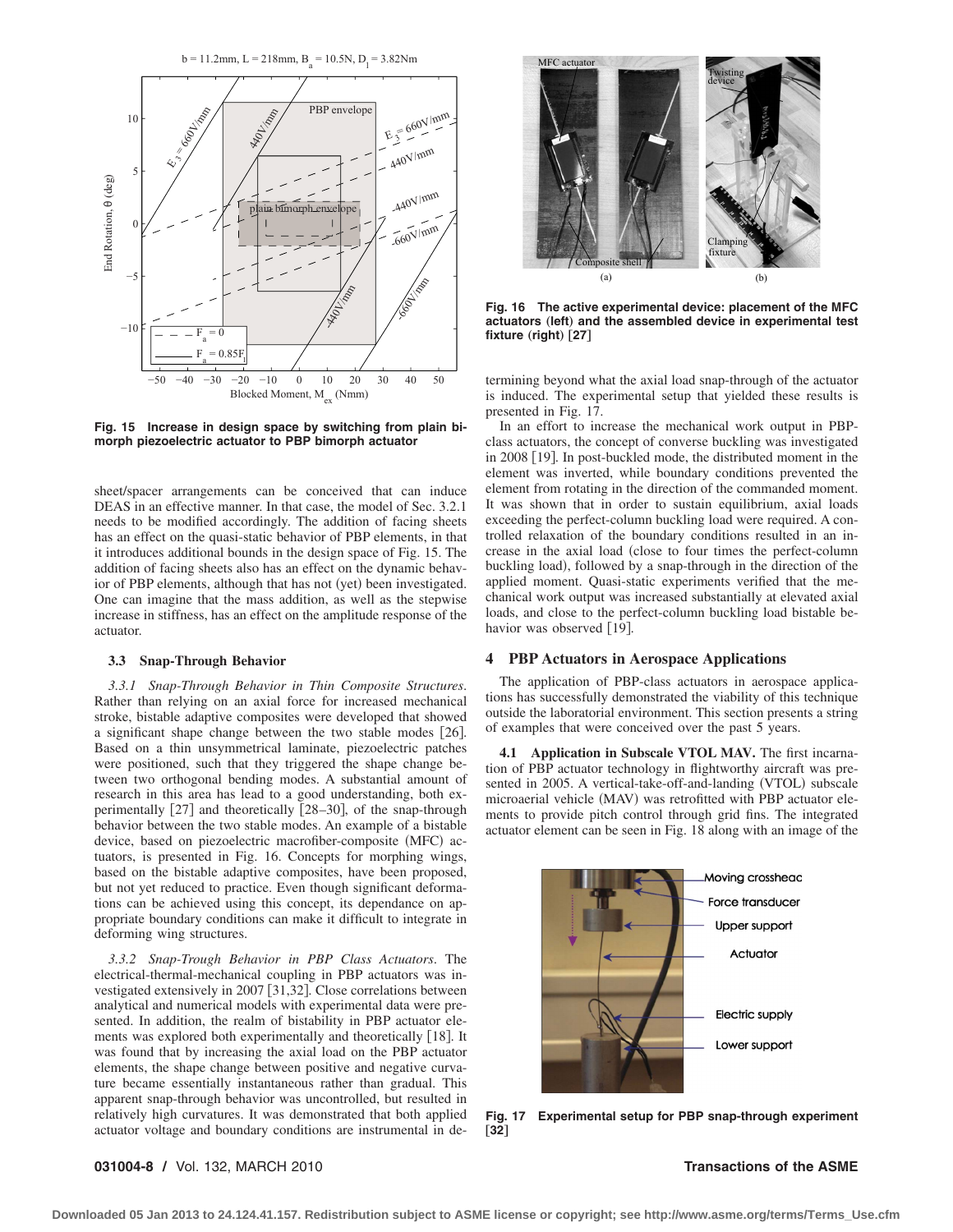

**Fig. 18 Application of PBP flight control actuators** †**14**‡

**Fig. 20 PBP actuated synthetic jet** †**39**‡

subscale MAV. Because the PBP actuators were much simpler and operated as highly efficient solid state actuators, they consumed 0.4% of the power, weighed 87% less, moved seven times faster, and possessed an order of magnitude fewer parts than conventional servoactuators that they replaced. Because they did not employ any linkages or pushrods, their slop levels were reduced by more than 98%. The result of these benefits was that the operating empty weights of the XQ-138 family were enhanced by nearly 4%, while the gross performance was improved in every other measure [16,33,34]. It should be noted, however, that these performance gains were obtained for an example application that was tailored toward the application of PBP actuators. They could therefore differ if applied in other applications. This statement also applies to the subsequent examples in this section.

**4.2 Morphing Wing Flight Control.** Although morphing wing flight control is relatively straight-forward in subscale UAVs, whenever a membrane wing is used, it can induce challenging requirements on the actuators when a wing section of substantial thickness needs to be deformed [35]. Rather than investing energy in resisting the aerodynamic loads, much energy is lost in straining the passive structure of the wing. To avoid these obstacles, a synergetic approach was taken to incorporate PBP actuator elements in place of ailerons on a 1.4 m span UAV. PBP morphing panels were integrated from the 65% to the 95% of the semispan. The morphing wing panels employed a latex wing skin that was pulled taut between the trailing edge and a tapered D-spar (see Fig. 19). The skin was tailored such as to provide an axial load to the PBP actuator elements that were clamped between the trailing edge and the D-spar.

The PBP elements lead to a weight impact on the total aircraft operating empty weight of only 3 g, as compared with conventional servoactuators, which induced a 59 g weight penalty. Extensive testing demonstrated that deflections could be increased by more than a factor of 2, compared with the baseline bimorph. It was shown that trailing edge angular deflections in excess of 15 deg peak-to-peak could be generated at speeds of up to 34 Hz for under 100 mW of total power consumption. It was shown during



**Fig. 19 Subscale UAV employing PBP actuated morphing panels** †**38**‡

the flight that wing morphing could produce 38% more roll control authority and 3.7 times greater control derivatives than conventional approaches [36,37].

Additionally, a semianalytical model, based on the Rayleigh– Ritz method of assumed modes, was developed to predict the amount of wing morphing as a function of the applied electric field on the piezoelectric actuator elements. Aerodynamic loading on the wing was modeled using Theodorson's theory of disturbed flow. The excellent correlation between theory and experiment was demonstrated [17,38].

**4.3 Dynamic Tangential Synthetic Jet Actuation.** In 2006, a PBP based synthetic jet actuator (Fig. 20) was designed and experimentally tested. By employing an axial force generated by a bent elastic member, it was shown that the mechanical energy output per cycle increased with a factor of 8, compared with the baseline bimorph actuator. The PBP element demonstrated a bidirectional, nearly constant force of 1 N over a displacement of 5.5 mm. The synthetic jet demonstrated peak air velocities of 15 m/s with a duty cycle of 30 Hz. High frequency operation was demonstrated with duty cycles varying between 1 cps and 30 cps [39].

**4.4 Miniature Flap Actuation.** Miniature MAVs have relatively high flight control system weight fractions because conventional electromechanical flight control actuators do not scale properly. In other words, the flight-control-system weight to operating empty weight ratio increases with decreasing aircraft size. In an effort to decrease the flight system weight, all-moving flight control surfaces were developed back in the 1990s [40]. These control surfaces consisted of a small aeroshell with a fixed pivot rod. A bimorph piezoelectric actuator element acted as a flexible spar and rotated the shell about its pivot. In doing so, it changed the local incidence angle of the control surface, which in turn resulted in a change in lift.

To induce greater deflections of these small control surfaces, a 51 mm span, 25 mm chord subscale aircraft stabilator and PBP actuator element were constructed with a high compression elastomeric band (Fig. 21). It was shown that a simple bender element, which generated only 2.6 deg tip rotations (unloaded), could be retrofitted with an elastic precompression band to increase deflections to nearly fourfold. This PBP-enabled actuator element was integrated into a graphite-epoxy aeroshell and tested quasi-



**Fig. 21 PBP actuated flight control surface for micro aerial vehicle** †**41**‡

**Journal of Mechanical Design** MARCH 2010, Vol. 132 / 031004-9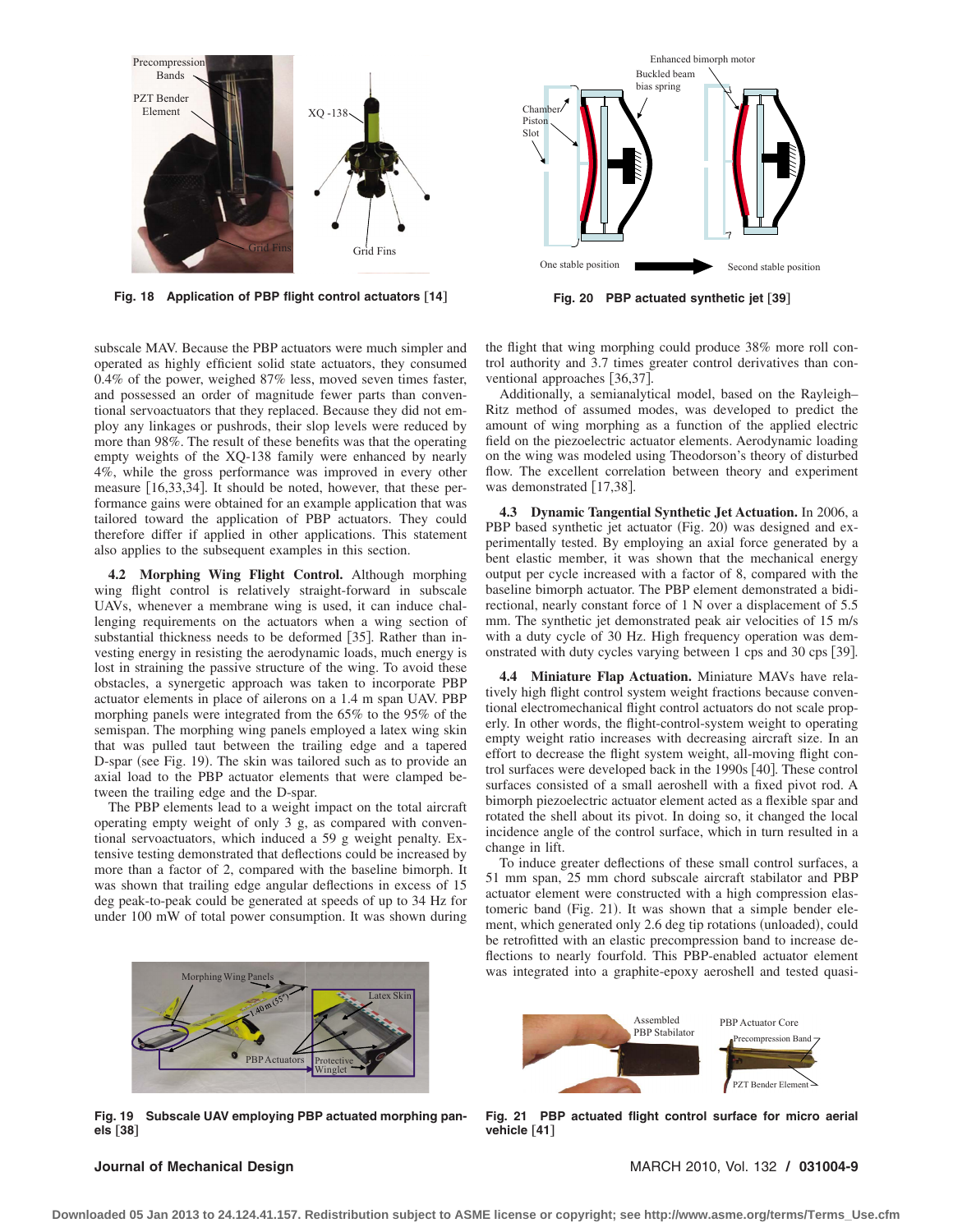

**Fig. 22 PBP/DEAS experimental test article actuator core and assembly into aeroshell** †**42**‡

statically. Pitch deflections of up to  $\pm 25$  deg (peak-to-peak) were recorded at field strengths of just 520 V/mm over the 127  $\mu$ m (5 mil) thick PZT ceramic elements with good correlation between theory and experiment. Wind tunnel testing of the stabilator showed no flutter or divergence tendencies and steady pitch control of up to  $\pm 20$  deg at speeds, as great as 120 kts [41].

**4.5 Transonic Missile Fin.** In 2008, a transonic missile fin designed for velocities up to Mach 1.3 was retrofitted with PBP actuator elements within its aeroshell (see Fig. 22). By positioning the elements within the control surface itself, the minimal volume of the missile was occupied by the flight control mechanism. To prevent the elements from excessive curvatures and consequent tensile failure of the convex ceramic elements, DEAS was employed by means of an additional facing sheet layer. Deflection levels in excess of 7 deg were demonstrated at rates through 21 Hz, for less than 1.3 W of peak power. It was shown that theoretical estimations of pitch deflections using the laminated plate theory, kinematics, and imperfection level determination adequately captured the performance of the PBP/DEAS fin [42].

### **5 Conclusions**

An overview of the PBP actuator technology has been presented. A simple model that captures the static behavior of the actuator elements illustrated the increased stroke and work output that resulted from applying an axial force to a simple bimorph piezoelectric actuator element. An analytical model that predicts the amplitude response of PBP elements with forcing frequency has been presented. From its earliest incarnations back in the 1990s till the present day, the PBP actuators have outperformed conventional bimorph piezoelectric actuators in terms of actuator stroke (up to 300% increase) and blocked force capability. Their threefold increase in mechanical work output and relatively simple configuration have made them excellent candidates for flight control applications in subscale UAVs. Examples of successful integration in aerospace systems have been shown in applications ranging from subsonic through supersonic. When properly designed, benefits of using PBP actuator elements over conventional electromechanical servoactuators include a substantial decrease in system weight, an order of magnitude less power consumption and part count, and a substantial increase in bandwidth.

### **Nomenclature**

- $A =$  extensional stiffness matrix  $(N/m)$
- $b =$  actuator width (m)
- $B =$  coupling stiffness matrix (N)
- $D =$  bending stiffness matrix (N m)
- $E = \text{stiffness } N/m^2$
- $F =$  force (N)
- $L =$  actuator length (m)
- $M =$  applied moment vector or hinge moment  $(N<sub>m</sub>)$
- $t =$  thickness (m)
- $x =$  principal direction (m)
- $X =$  amplitude response
- $y =$  beam displacement in unloaded condition  $(F_a$  $= 0$  (m)
- $\tilde{y}$  = displacement during axial compression  $(F_a > 0)$  $(m)$
- $\varepsilon$  = strain
- $\eta$  = transfer efficiency
- $\theta$  = end rotation (deg)
- $\Theta$  = normalized end rotation
- $\kappa$  = curvature (deg/m)
- $\Lambda$  = unloaded piezoelectric strain
- $\phi$  = shape function
- $\psi$  = displacement offset between  $F_a = 0$  and  $F_a > 0$  $(m)$

### **Subscripts**

 $0 =$  undeflected

 $1 =$  first buckling mode

- $1, 2, 3 =$  laminate coordinates
	- $a =$  actuator or axial
	- $fc =$  first contact
	- $fs = facing sheet$
	- $l =$ laminate
	- $n =$  natural
	- $\rho =$  output
	- $p2p =$  peak to peak
	- $s =$ substrate
	- $sp = spacer$

### **References**

- [1] Ehlers, S., and Weisshaar, T., 1990, "Static Aeroelastic Behavior of an Adaptive Laminated Piezoelectric Composite Wing," Proceedings of the 31st AIAA/ ASME/ASCE/AHS/ASC Structures, Structural Dynamics and Materials Conference, AIAA Paper No. 90-1078.
- [2] Barrett, R., 2004, "Adaptive Aerostructures—The First Decade of Flight on Uninhabited Aerospace Systems," Proceedings of the Society of Photo-Optical Instrumentation Engineers 11th Annual International Symposium on Smart Structures and Materials, Society of Photo-Optical Instrumentation Engineers, Vol. 5388, pp. 190–201.
- [3] Xu, W., and King, T., 1996, "Flexure Hinges for Piezoelectric Displacement Amplifiers: Flexibility, Accuracy, and Stress Considerations," J. Soc. Precis. Eng., **19**1, pp. 4–10.
- [4] Samak, D. K., and Chopra, I., 1996, "Design of High Force, High Displacement Actuators for Helicopter Rotors," Smart Mater. Struct., 5, pp. 58–67.<br>[5] Prechtl, E. F., and Hall, S. R., 1999, "Design of a High Efficiency, Large
- Stroke, Electromechanical Actuator," Smart Mater. Struct., **8**, pp. 13–30.
- [6] Lee, T., and Chopra, I., 2001, "Design of Piezostack-Driven Trailing-Edge Flap Actuator for Helicopter Rotors," Smart Mater. Struct., 10(1), pp. 15-24.
- [7] Hall, S. R., and Prechtl, E. F., 1996, "Development of a Piezoelectric Servoflap for Helicopter Rotor Control," Smart Mater. Struct., **5**, pp. 26–34.
- [8] Jiang, J., and Mockensturm, E., 2006, "A Motion Amplifier Using an Axially Driven Buckling Beam: I. Design and Experiments," Nonlinear Dyn., **43**4, pp. 391–409.
- [9] Jiang, J., and Mockensturm, E., 2006, "A Motion Amplifier Using an Axially Driven Buckling Beam: II. Modeling and Analysis," Nonlinear Dyn., **45**1–2, pp. 1–14.
- [10] Ervin, J. D., and Brei, D., 1998, "Recurve Piezoelectric-Strain-Amplifying Actuator Architecture," IEEE/ASME Trans. Mechatron., **3**, pp. 293–301.
- [11] Mtawa, A., Sun, B., and Gryzagoridis, J., 2007, "An Investigation of the Influence of Substrate Geometry and Material Properties on the Performance of the C-Shape Piezoelectric Actuator," Smart Mater. Struct., 16(4), pp. 1036– 1042.
- [12] Moskalik, A. J., and Brei, D., 1997, "Quasi-Static Behavior of Individual C-Block Piezoelectric Actuators," J. Intell. Mater. Syst. Struct., **8**7, pp. 571– 587.
- [13] Lesieutre, G., and Davis, C., 1997, "Can a Coupling Coefficient of a Piezoelectric Device Be Higher Than Those of Its Active Material?," J. Intell. Mater. Syst. Struct., **8**10, pp. 859–867.
- [14] Vos, R., and Barrett, R., 2010, "Dynamic Elastic Axis Shifting: An Important Enhancement of Postbuckled Precompressed (PBP) Actuators," AIAA J., **48**3, pp. 583–590.
- [15] Jones, R., 1975, "Micromechanical Behavior of a Lamina," Mechanics of *Composite Materials*, 4th ed., Hemisphere, Washington, DC.
- [16] Barrett, R., McMurtry, R., Vos, R., Tiso, P., and DeBreuker, R., 2005, "Post-Buckled Precompressed (PBP) Elements: A New Class of Flight Control Actuators Enhancing High Speed Autonomous VTOL MAVS," Proceedings of the Society of Photo-Optical Instrumentation Engineers 12th Annual International Symposium on Smart Structures and Materials, Society of Photo-Optical

### **031004-10 /** Vol. 132, MARCH 2010 **Transactions of the ASME**